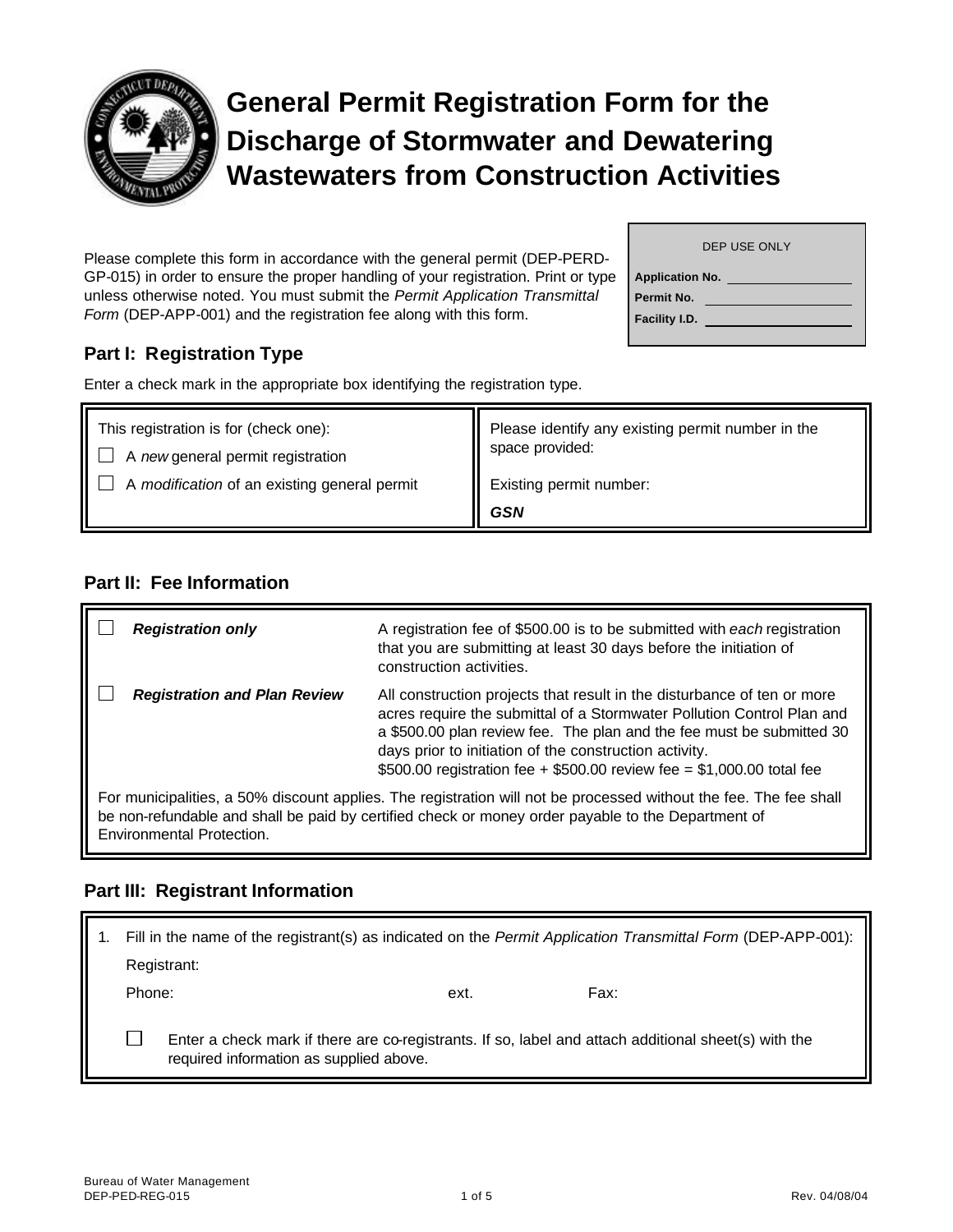# **Part III: Registrant Information (cont.)**

| 2. | List primary contact for departmental correspondence and inquiries, if different than the registrant.                                      |                  |           |
|----|--------------------------------------------------------------------------------------------------------------------------------------------|------------------|-----------|
|    | Name:                                                                                                                                      |                  |           |
|    | Mailing Address:                                                                                                                           |                  |           |
|    | City/Town:                                                                                                                                 | State:           | Zip Code: |
|    | <b>Business Phone:</b>                                                                                                                     | ext.             | Fax:      |
|    | Site Phone:                                                                                                                                | Emergency Phone: |           |
|    | Contact Person:                                                                                                                            | Title:           |           |
|    | Association (e.g. developer, general or site contractor, etc.):                                                                            |                  |           |
| 3. | List owner of the property on which the activity will take place, if different from registrant:                                            |                  |           |
|    | Name:                                                                                                                                      |                  |           |
|    | Mailing Address:                                                                                                                           |                  |           |
|    | City/Town:                                                                                                                                 | State:           | Zip Code: |
|    | <b>Business Phone:</b>                                                                                                                     | ext.             | Fax:      |
|    | <b>Contact Person:</b>                                                                                                                     | Title:           |           |
| 4. | List developer, if different from registrant or primary contact:                                                                           |                  |           |
|    | Name:                                                                                                                                      |                  |           |
|    | Mailing Address:                                                                                                                           |                  |           |
|    | City/Town:                                                                                                                                 | State:           | Zip Code: |
|    | <b>Business Phone:</b>                                                                                                                     | ext.             | Fax:      |
|    | Contact Person:                                                                                                                            | Title:           |           |
| 5. | Name and address of general contractor:                                                                                                    |                  |           |
|    | Name:                                                                                                                                      |                  |           |
|    | Mailing Address:                                                                                                                           |                  |           |
|    | City/Town:                                                                                                                                 | State:           | Zip Code: |
|    | <b>Business Phone:</b>                                                                                                                     | ext.             | Fax:      |
|    | Site Phone:                                                                                                                                | Off-hours Phone: |           |
|    | Contact Person:                                                                                                                            | Title:           |           |
| 6. | List any engineer(s) or other consultant(s) employed or retained to assist in preparing the registration and<br>Stormwater Pollution Plan. |                  |           |
|    | Please enter a check mark if additional sheets are necessary, and label and attach them to this sheet.                                     |                  |           |
|    | Name:                                                                                                                                      |                  |           |
|    | <b>Mailing Address:</b>                                                                                                                    |                  |           |
|    | City/Town:                                                                                                                                 | State:           | Zip Code: |
|    | <b>Business Phone:</b>                                                                                                                     | ext.             | Fax:      |
|    | <b>Contact Person:</b>                                                                                                                     | Title:           |           |
|    | Service Provided:                                                                                                                          |                  |           |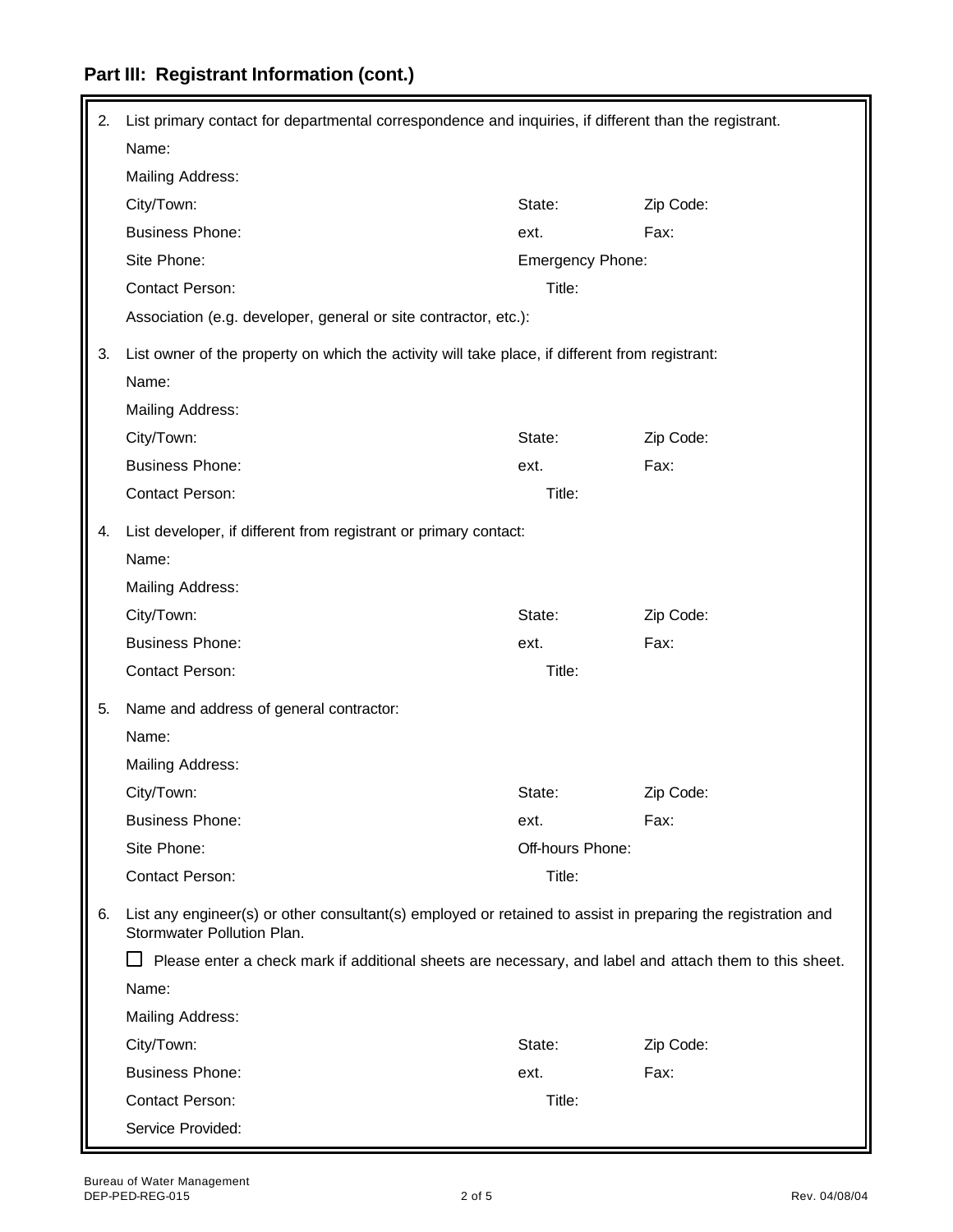# **Part IV: Site Information**

| 1.       | Site or Project Name (if any):<br>Street Address or Description of Location:                    |        |           |
|----------|-------------------------------------------------------------------------------------------------|--------|-----------|
| 2.       | City/Town:<br>Brief description of construction activity:                                       | State: | Zip Code: |
| 3.<br>4. | Start Date:<br>Anticipated Completion Date:<br>Estimated total number of acres to be disturbed: |        |           |

# **Part V: Stormwater Discharge Information**

| 1. | Where does stormwater discharge to:<br>Yes<br>Municipal Separate Storm System?<br><b>No</b><br>(Name):<br>Surface water body or wetlands?<br>Yes<br>No<br>(Name):                      |  |  |  |
|----|----------------------------------------------------------------------------------------------------------------------------------------------------------------------------------------|--|--|--|
| 2. | Is the discharge located less than 500 feet from a tidal wetland, which is not a fresh-tidal wetland?<br>$\Box$ Yes<br>No                                                              |  |  |  |
| 3. | Name of the watershed where the site is located OR nearest waterbody to which it discharges:                                                                                           |  |  |  |
| 4. | Is construction in accordance with the Guidelines established under Section 22a-329 of the Soil Erosion and<br>Sedimentation Act?<br>$\Box$ Yes<br>No                                  |  |  |  |
| 5. | Is construction in accordance with local soil erosion and sediment ordinances?<br>L Yes<br><b>No</b>                                                                                   |  |  |  |
|    | Note: A copy of this registration and the Stormwater Pollution Control Plan must be available to the town<br>wetlands enforcement officials, wetlands commission, or their equivalent. |  |  |  |
| 6. | Will the construction project disturb over ten acres?<br>$\Box$ Yes<br><b>No</b>                                                                                                       |  |  |  |
|    | If yes, enclose a copy of the Stormwater Pollution Control Plan and plan review fee.                                                                                                   |  |  |  |
| 7. | Has the construction project been reviewed for compliance with the following DEP programs?                                                                                             |  |  |  |
|    | Coastal Management Act (Section 22a-92 of the Connecticut General Statutes)<br>Yes<br><b>No</b><br>a.                                                                                  |  |  |  |
|    | Endangered and Threatened Species (Section 26-306 of the Connecticut General Statutes)<br>b.<br>Yes<br>$\blacksquare$<br><b>No</b>                                                     |  |  |  |
|    | State and Federal Historic Preservation statutes?<br>Yes<br><b>No</b><br>C.                                                                                                            |  |  |  |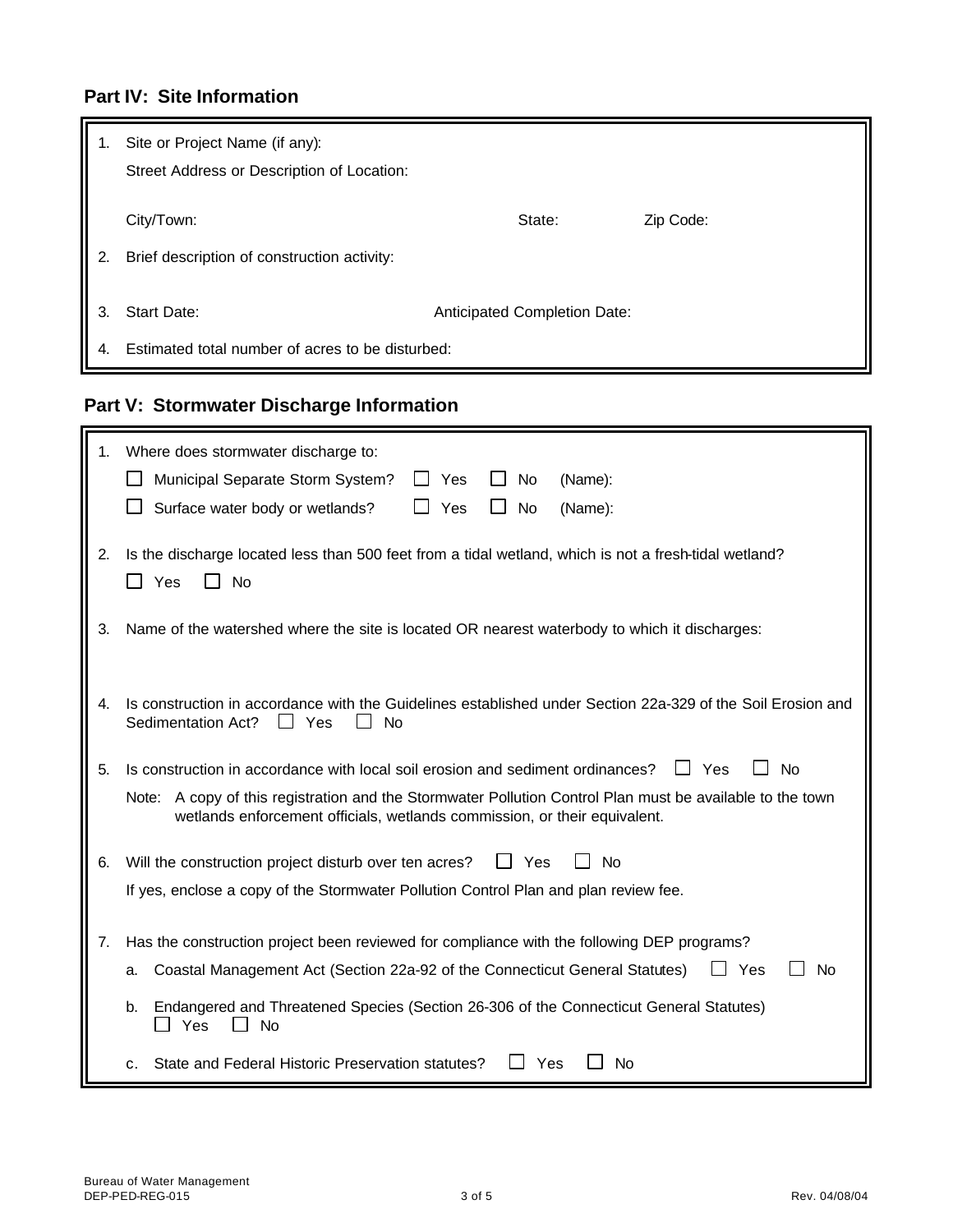#### **Part VI: Supporting Documents**

ГF

Please enter a check mark by the attachments as verification that *all* applicable attachments have been submitted with this registration form. When submitting any supporting documents, please label the documents as indicated in this part (e.g., Attachment A, etc.) and be sure to include the registrant's name as indicated on the *Permit Application Transmittal Form*.

| Attachment A: | An 8 1/2" x 11" copy of the relevant portion or a full-sized original of a USGS<br>Quadrangle Map indicating the exact location of the facility or site. Indicate the<br>quadrangle name on the map. (To obtain a copy of the relevant USGS Quadrangle Map,<br>call your town hall or DEP Maps and Publications Sales at 860-424-3555.) |
|---------------|-----------------------------------------------------------------------------------------------------------------------------------------------------------------------------------------------------------------------------------------------------------------------------------------------------------------------------------------|
| Attachment B: | A copy of the Stormwater Pollution Control Plan and plan review fee of \$500.00, if the<br>construction project disturbs over 10 acres                                                                                                                                                                                                  |

#### **Part VII: Environmental Professional Certification**

The following certification must be signed by a professional engineer, licensed to practice in Connecticut.

| "I certify that I have thoroughly and completely reviewed the Stormwater Pollution Control Plan for the site. I<br>further certify, based on such review and in my professional judgment, that the Stormwater Pollution Control<br>Plan has been prepared in accordance with the Connecticut Guidelines for Soil Erosion and Sediment Control,<br>as amended, and the conditions for the General Permit for the Discharge of Stormwater and Dewatering<br>Wastewaters from Construction Activities and the controls required for such Plan are appropriate for the site. I<br>am aware that there are significant penalties for false statements in this certification, including the possibility of<br>fine and imprisonment for knowingly making false statements." |                              |
|-----------------------------------------------------------------------------------------------------------------------------------------------------------------------------------------------------------------------------------------------------------------------------------------------------------------------------------------------------------------------------------------------------------------------------------------------------------------------------------------------------------------------------------------------------------------------------------------------------------------------------------------------------------------------------------------------------------------------------------------------------------------------|------------------------------|
| Signature of Professional Engineer                                                                                                                                                                                                                                                                                                                                                                                                                                                                                                                                                                                                                                                                                                                                    | Date                         |
|                                                                                                                                                                                                                                                                                                                                                                                                                                                                                                                                                                                                                                                                                                                                                                       |                              |
| Name of Professional Engineer (print or type)                                                                                                                                                                                                                                                                                                                                                                                                                                                                                                                                                                                                                                                                                                                         | P. E. Number (if applicable) |
|                                                                                                                                                                                                                                                                                                                                                                                                                                                                                                                                                                                                                                                                                                                                                                       | Affix P. E. Stamp Here       |
|                                                                                                                                                                                                                                                                                                                                                                                                                                                                                                                                                                                                                                                                                                                                                                       |                              |
|                                                                                                                                                                                                                                                                                                                                                                                                                                                                                                                                                                                                                                                                                                                                                                       |                              |
|                                                                                                                                                                                                                                                                                                                                                                                                                                                                                                                                                                                                                                                                                                                                                                       |                              |
|                                                                                                                                                                                                                                                                                                                                                                                                                                                                                                                                                                                                                                                                                                                                                                       |                              |
|                                                                                                                                                                                                                                                                                                                                                                                                                                                                                                                                                                                                                                                                                                                                                                       |                              |
|                                                                                                                                                                                                                                                                                                                                                                                                                                                                                                                                                                                                                                                                                                                                                                       |                              |